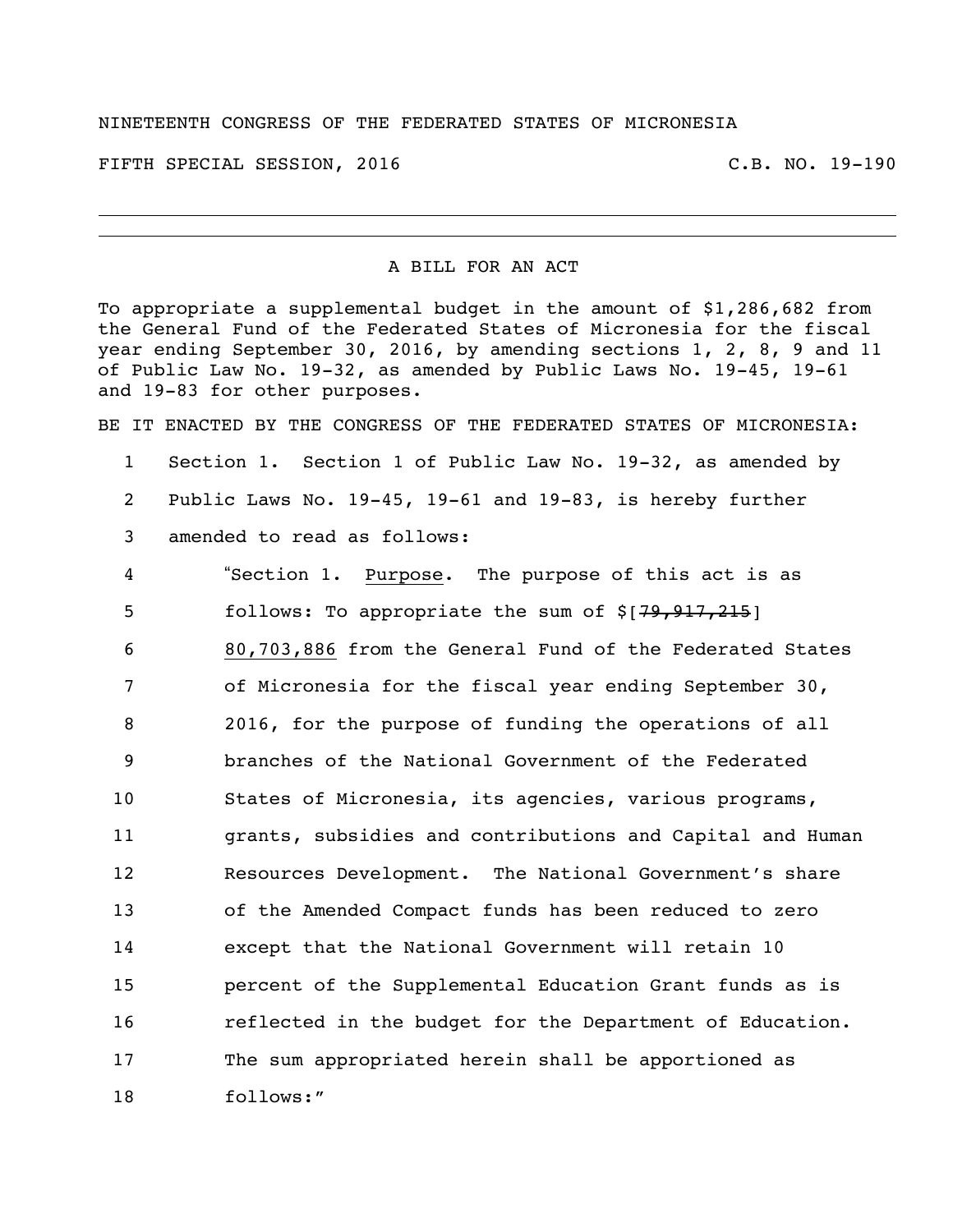| $\mathbf{1}$      | Section 2. Section 2 of Public Law No. 19-32 is hereby |
|-------------------|--------------------------------------------------------|
| $\overline{2}$    | amended to read as follows:                            |
| 3                 | "Section 2. Operating expenses of the Executive        |
| 4                 | Branch. The sum of $$[19,385,699]$ 19,588,898, or      |
| 5                 | so much thereof as may be necessary, is hereby         |
| 6                 | appropriated from the General Fund of the              |
| 7                 | Federated States of Micronesia for the fiscal          |
| 8                 | year ending September 30, 2016, for the purpose        |
| 9                 | of funding the operations of the Executive             |
| 10                | Branch of the National Government during the           |
| 11                | fiscal year 2016. The sum appropriated by this         |
| $12 \overline{ }$ | section shall be apportioned as follows:               |
| 13                | (1) Office of the President.                           |
| 14                | The sum of $\S[1, 412, 494]$ 1,512,494, or so much     |
| 15                | thereof as may be necessary, for the operations        |
| 16                | of the Office of the President during the fiscal       |
| 17                | year 2016. The sum appropriated herein shall be        |
| 18                | apportioned as follows:                                |
| 19                | 468,640                                                |
| 20                | 345,354                                                |
| 21                | Contractual Services[536,000]<br>566,000               |
| 22                | 130,000                                                |
| 23                | Fixed Assets<br>2,500                                  |
| 24                | (2) Department of Foreign Affairs.                     |
| 25                | The sum of $$4,594,168$ , or so much thereof as may    |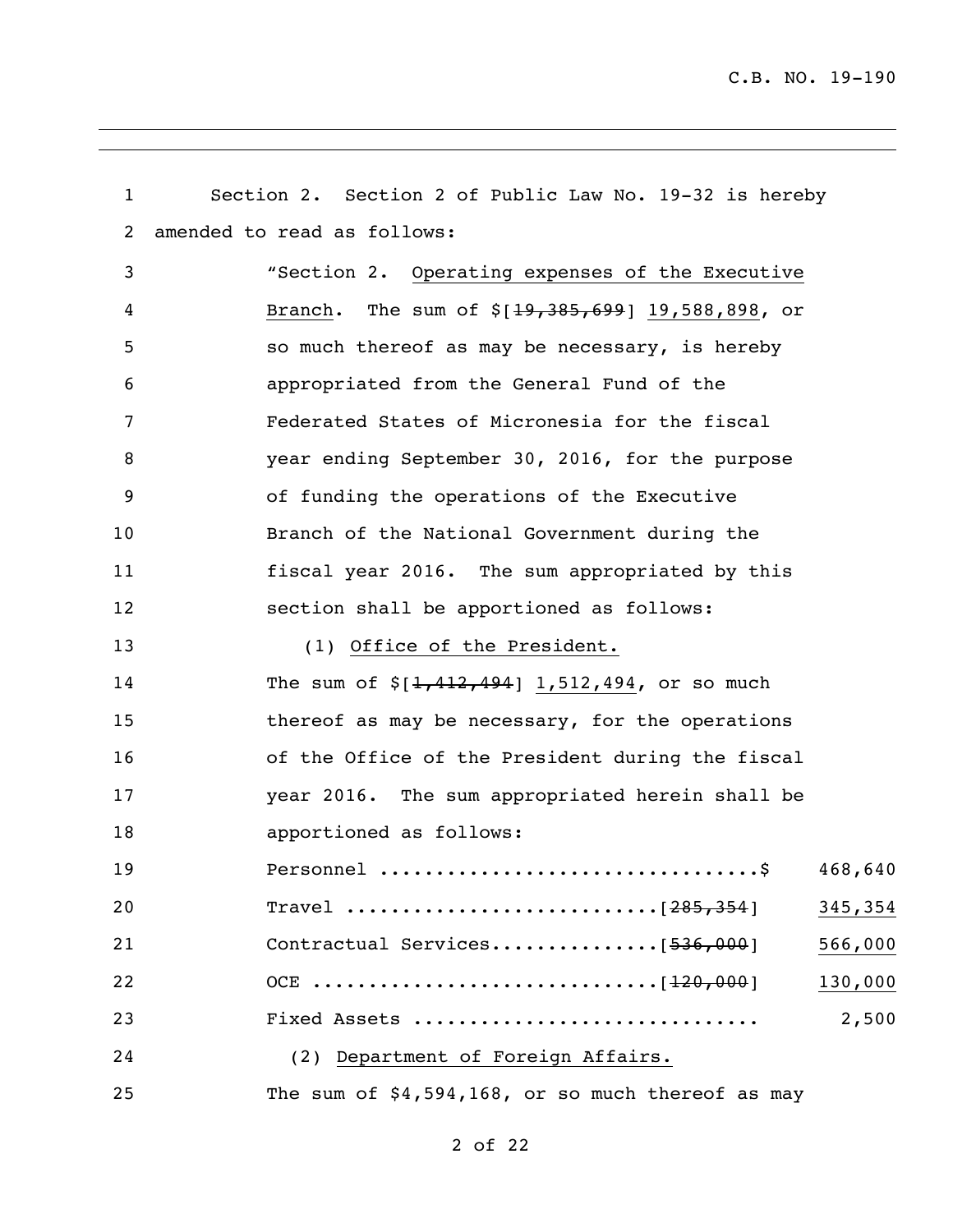| $\mathbf{1}$ | be necessary, for the operations of the            |
|--------------|----------------------------------------------------|
| 2            | Department of Foreign Affairs during the fiscal    |
| 3            | year 2016. The sum appropriated herein shall be    |
| 4            | apportioned as follows:                            |
| 5            | Personnel \$ 1,340,092                             |
| 6            | 284,899                                            |
| 7            | Contractual Services 2,558,645                     |
| 8            | 324,632                                            |
| 9            | 85,900<br>Fixed Assets                             |
| 10           | (3) Department of Finance and Administration.      |
| 11           | The sum of $\S[2, 566, 833]$ 2,586,833, or so much |
| 12           | thereof as may be necessary, for the operations    |
| 13           | of the Department of Finance and Administration    |
| 14           | during the fiscal year 2016. The sum               |
| 15           | appropriated herein shall be apportioned as        |
| 16           | follows:                                           |
| 17           | Personnel \$ 1,718,842                             |
| 18           | 215,401                                            |
| 19           | 348,966<br>Contractual Services                    |
| 20           | 293,124                                            |
| 21           | 10,500<br>Fixed Assets                             |
| 22           | (4) Department of Resources and Development.       |
| 23           | The sum of $\S[1, 291, 214]$ 1,299,414, or so much |
| 24           | thereof as may be necessary, for the operations    |
| 25           | of the Department of Resources and Development     |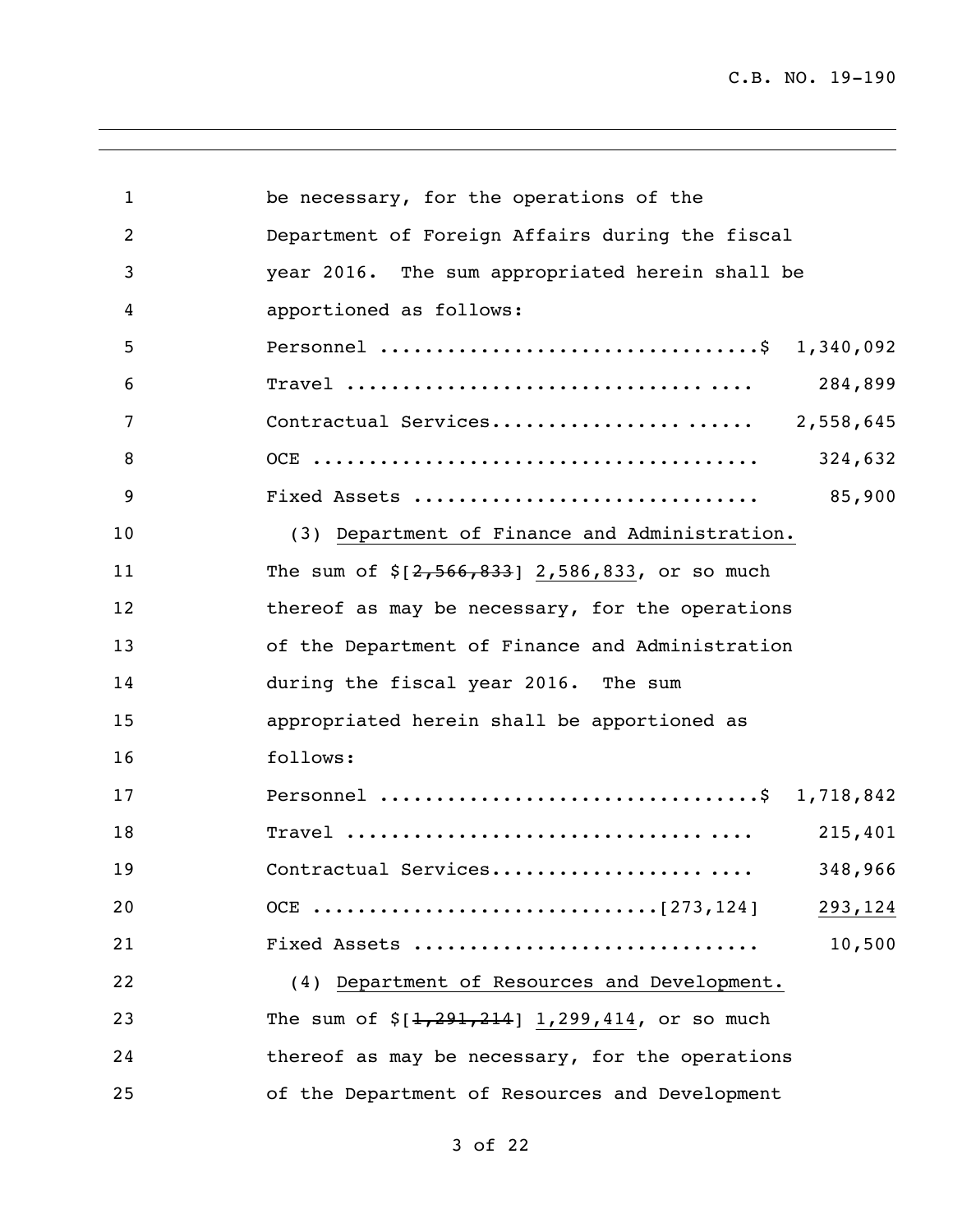| $\mathbf{1}$   | during the fiscal year 2016. The sum                |
|----------------|-----------------------------------------------------|
| $\overline{2}$ | appropriated herein shall be apportioned as         |
| 3              | follows:                                            |
| 4              | 831,535                                             |
| 5              | 178,402                                             |
| 6              | Contractual Services<br>78,157                      |
| 7              | 180,320                                             |
| 8              | 31,000<br>Fixed Assets                              |
| 9              | (5) Department of Transportation,                   |
| 10             | Communications and Infrastructure.                  |
| 11             | The sum of $$3,132,879$ , or so much thereof as may |
| 12             | be necessary, for the operations of the             |
| 13             | Department of Transportation, Communications and    |
| 14             | Infrastructure during the fiscal year 2016. The     |
| 15             | sum appropriated herein shall be apportioned as     |
| 16             | follows:                                            |
| 17             | 773,443                                             |
| 18             | 237,355                                             |
| 19             | Contractual Services<br>2,040,136                   |
| 20             | 73,645                                              |
| 21             | 8,300<br>Fixed Assets                               |
| 22             | Department of Health and Social Affairs.<br>(6)     |
| 23             | The sum of \$779,949, or so much thereof as may     |
| 24             | be necessary, for the operations of the             |
| 25             | Department of Health and Social Affairs during      |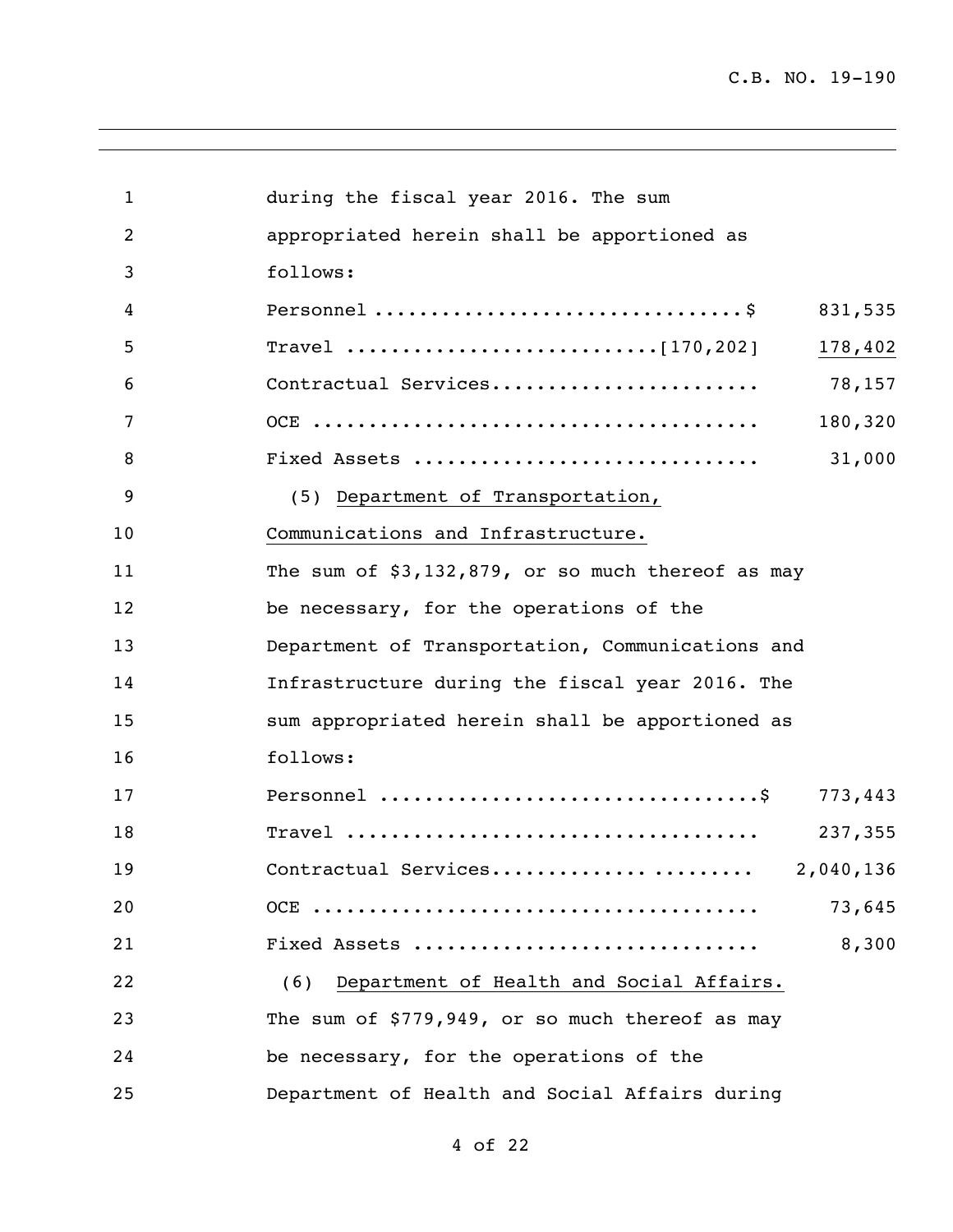| 1              | the fiscal year 2016. The sum appropriated       |          |
|----------------|--------------------------------------------------|----------|
| $\overline{2}$ | herein shall be apportioned as follows:          |          |
| 3              |                                                  | 440,848  |
| 4              |                                                  | 130,316  |
| 5              | Contractual Services                             | 108,617  |
| 6              |                                                  | 100, 168 |
| 7              | Fixed Assets                                     | $-0-$    |
| 8              | (7) Department of Education.                     |          |
| 9              | The sum of \$849,723, or so much thereof as may  |          |
| 10             | be necessary, for the operations of the          |          |
| 11             | Department of Education during the fiscal year   |          |
| 12             | 2016. Of the total amount of funds appropriated  |          |
| 13             | herein, \$366,598 shall be deemed to come from   |          |
| 14             | funds available under the Supplemental Education |          |
| 15             | Grant. The sum appropriated herein shall be      |          |
| 16             | apportioned as follows:                          |          |
| 17             |                                                  | 441,204  |
| 18             |                                                  | 154,793  |
| 19             | Contractual Services                             | 168,393  |
| 20             |                                                  | 77,833   |
| 21             | Fixed Assets                                     | 7,500    |
| 22             | (8) Department of Justice.                       |          |
| 23             | The sum of $$[3,330,571]$ 3,405,571, or so much  |          |
| 24             | thereof as may be necessary, for the operations  |          |
| 25             | of the Department of Justice during the fiscal   |          |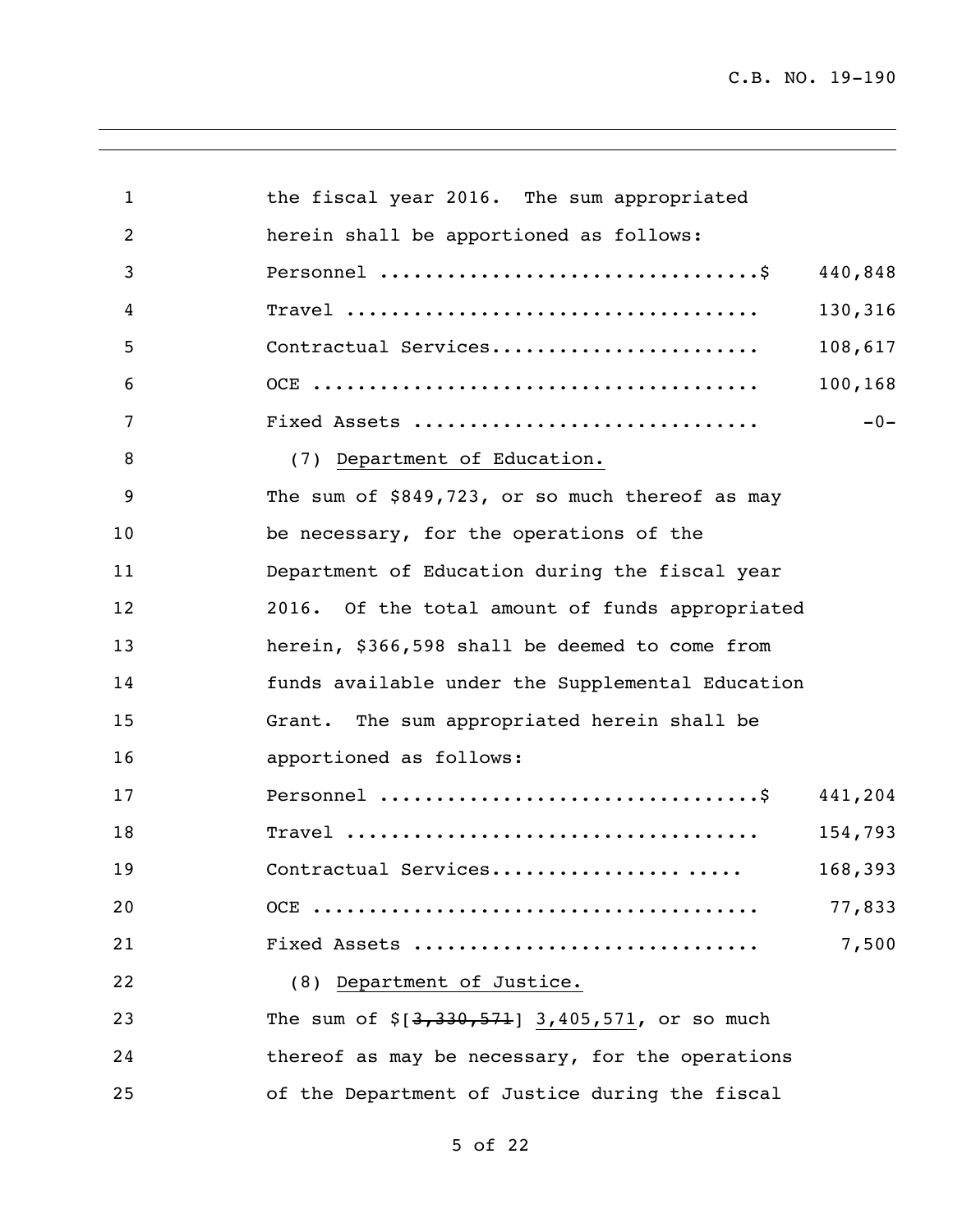| $\mathbf{1}$ | year 2016. The sum appropriated herein shall be |         |
|--------------|-------------------------------------------------|---------|
| 2            | apportioned as follows:                         |         |
| 3            | Personnel \$ 2,351,938                          |         |
| 4            |                                                 | 178,548 |
| 5            | Contractual Services[309,160] 314,160           |         |
| 6            |                                                 | 329,125 |
| 7            |                                                 | 231,800 |
| 8            | (9) Office of the Public Defender.              |         |
| 9            | The sum of \$918,421, or so much thereof as may |         |
| 10           | be necessary, for the operations of the Office  |         |
| 11           | of the Public Defender during the fiscal year   |         |
| 12           | The sum appropriated herein shall be<br>2016.   |         |
| 13           | apportioned as follows:                         |         |
| 14           |                                                 | 663,970 |
| 15           |                                                 | 72,812  |
| 16           | Contractual Services                            | 73,239  |
| 17           |                                                 | 77,900  |
| 18           | Fixed Assets                                    | 30,500  |
| 19           | (10) Office of Environment and Emergency        |         |
| 20           | Management.                                     |         |
| 21           | The sum of \$312,441, or so much thereof as may |         |
| 22           | be necessary, for the operations of the Office  |         |
| 23           | of Environment and Emergency Management during  |         |
| 24           | the fiscal year 2016. The sum appropriated      |         |
| 25           | herein shall be apportioned as follows:         |         |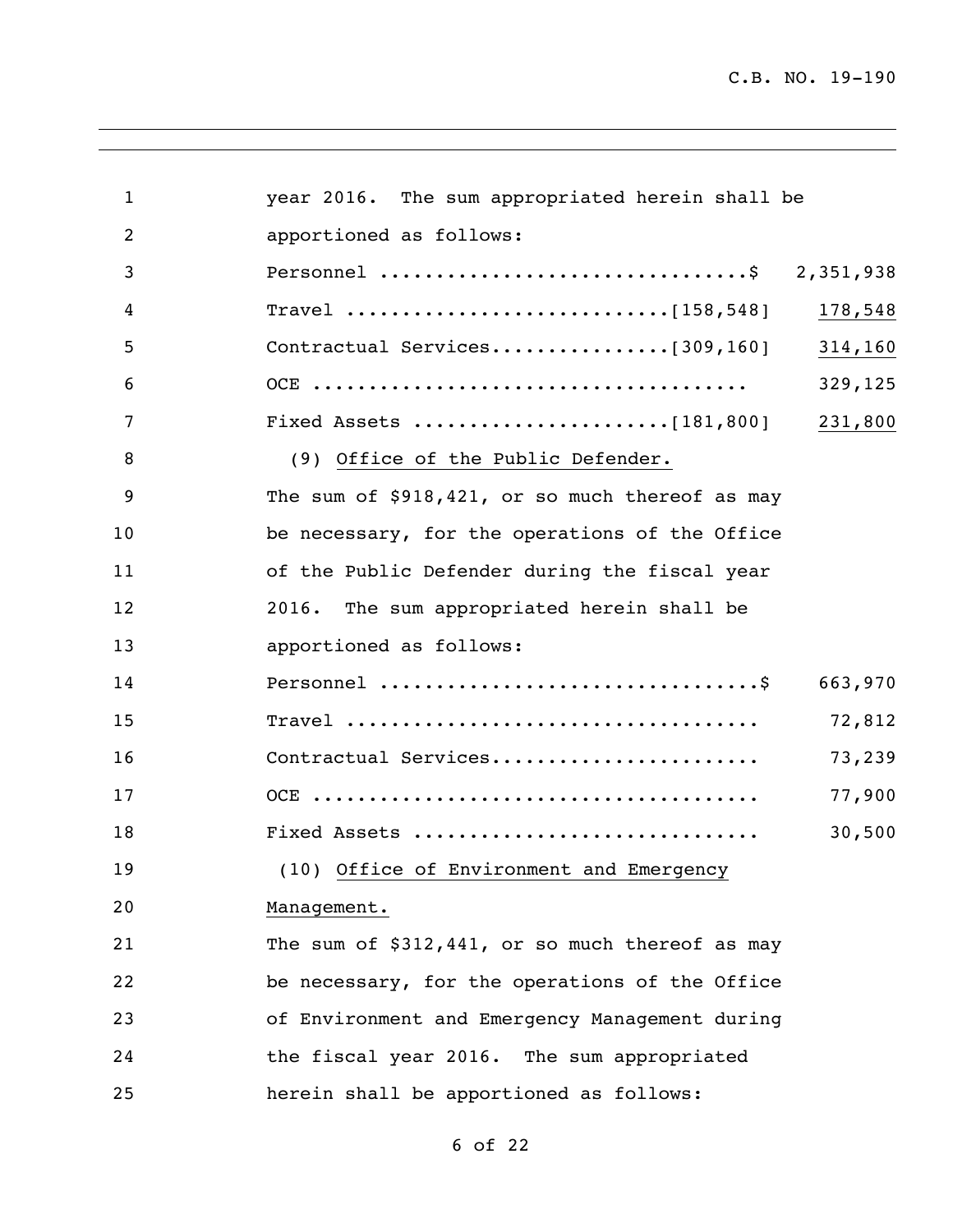| 1  | 181,465                                                          |
|----|------------------------------------------------------------------|
| 2  | 90,066                                                           |
| 3  | Contractual Services<br>18,450                                   |
| 4  | 22,460                                                           |
| 5  | $-0-$                                                            |
| 6  | (11) Office of National Archives, Culture and                    |
| 7  | Historic Preservation.                                           |
| 8  | The sum of \$197,006, or so much thereof as may                  |
| 9  | be necessary, for the operations of the Office                   |
| 10 | of National Archives, Culture and Historic                       |
| 11 | Preservation during the fiscal year 2016. The                    |
| 12 | sum appropriated herein shall be apportioned as                  |
| 13 | follows:                                                         |
| 14 | 117,176                                                          |
| 15 | 34,503                                                           |
| 16 | Contractual Services<br>10,425                                   |
| 17 | 22,102                                                           |
| 18 | Fixed Assets<br>12,800''                                         |
| 19 | Section 3. Section 8 of Public Law No. 19-32, as amended         |
|    | 20 by Public Laws Nos. 19-45, 19-61 and 19-83, is hereby further |
|    | 21 amended to read as follows:                                   |
| 22 | "Section 8. Grants, Subsidies and Contributions.                 |
| 23 | The sum of $$[11,808,216]$ 12,199,590, or so much                |
| 24 | thereof as may be necessary, is hereby appropriated              |
| 25 | from the General Fund of the Federated States of                 |
|    |                                                                  |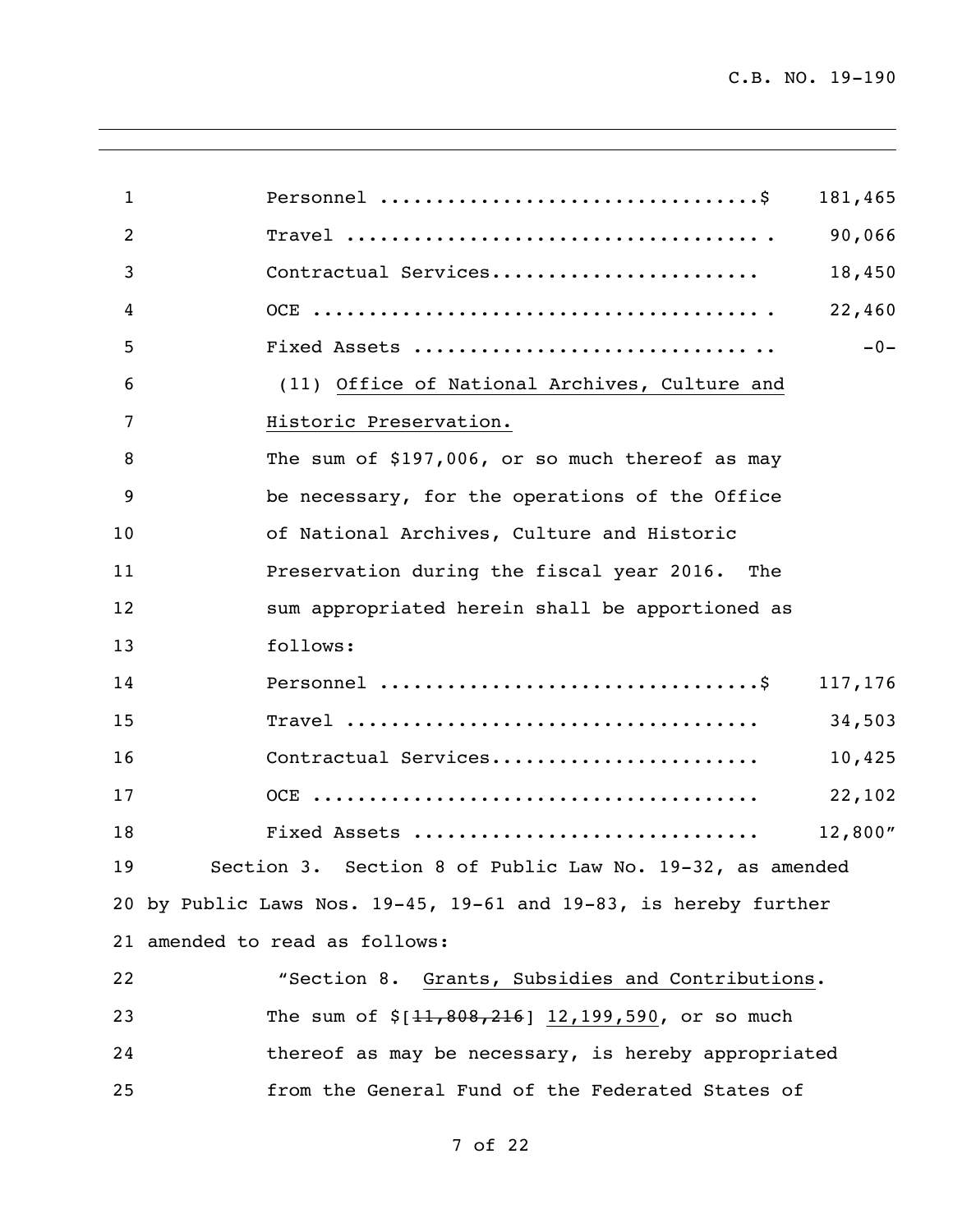| $\mathbf{1}$   | Micronesia for the fiscal year ending September 30,   |
|----------------|-------------------------------------------------------|
| $\overline{c}$ | 2016 for the following grants, subsidies and          |
| 3              | contributions during the fiscal year 2016. The sum    |
| 4              | appropriated by this section shall be apportioned as  |
| 5              | follows:                                              |
| 6              | (1) Office of the President.                          |
| 7              | (a) Asia-Pacific Broadcasting Dev. (AIBD) \$<br>4,500 |
| 8              | (b) Asia-Pacific Broadcasting Union (ABU)<br>800      |
| 9              | 350<br>(c) Pacific Island News Assn. (PINA)           |
| 10             | (d) 2023 Action Plan                                  |
| 11             | Implementation<br>$-0-$                               |
| 12             | (e) Asia Pacific Investment<br>250                    |
| 13             | 50,000<br>(f) Former Presidents' allowance            |
| 14             | (2) Department of Foreign Affairs.                    |
| 15             | 46,000<br>(a) Pacific Is. Forum Secretariat           |
| 16             | (b) Secretariat of the Pacific                        |
| 17             | Community (SPC)<br>56,000                             |
| 18             | 70,000<br>(c) UN Membership Fee                       |
| 19             | (d) UN Economic and Social Commission                 |
| 20             | for Asia and the Pacific (ESCAP)<br>5,000             |
| 21             | 5,000<br>East West Center<br>(e)                      |
| 22             | Cotonou Membership Fee<br>15,000<br>(f)               |
| 23             | SPC Office Rental<br>45,000<br>(q)                    |
| 24             | (h) FSM-China Diplomatic Relations<br>25,000          |
| 25             | (i) Pacific Island Forum. $[1,000,000]$<br>1,300,000  |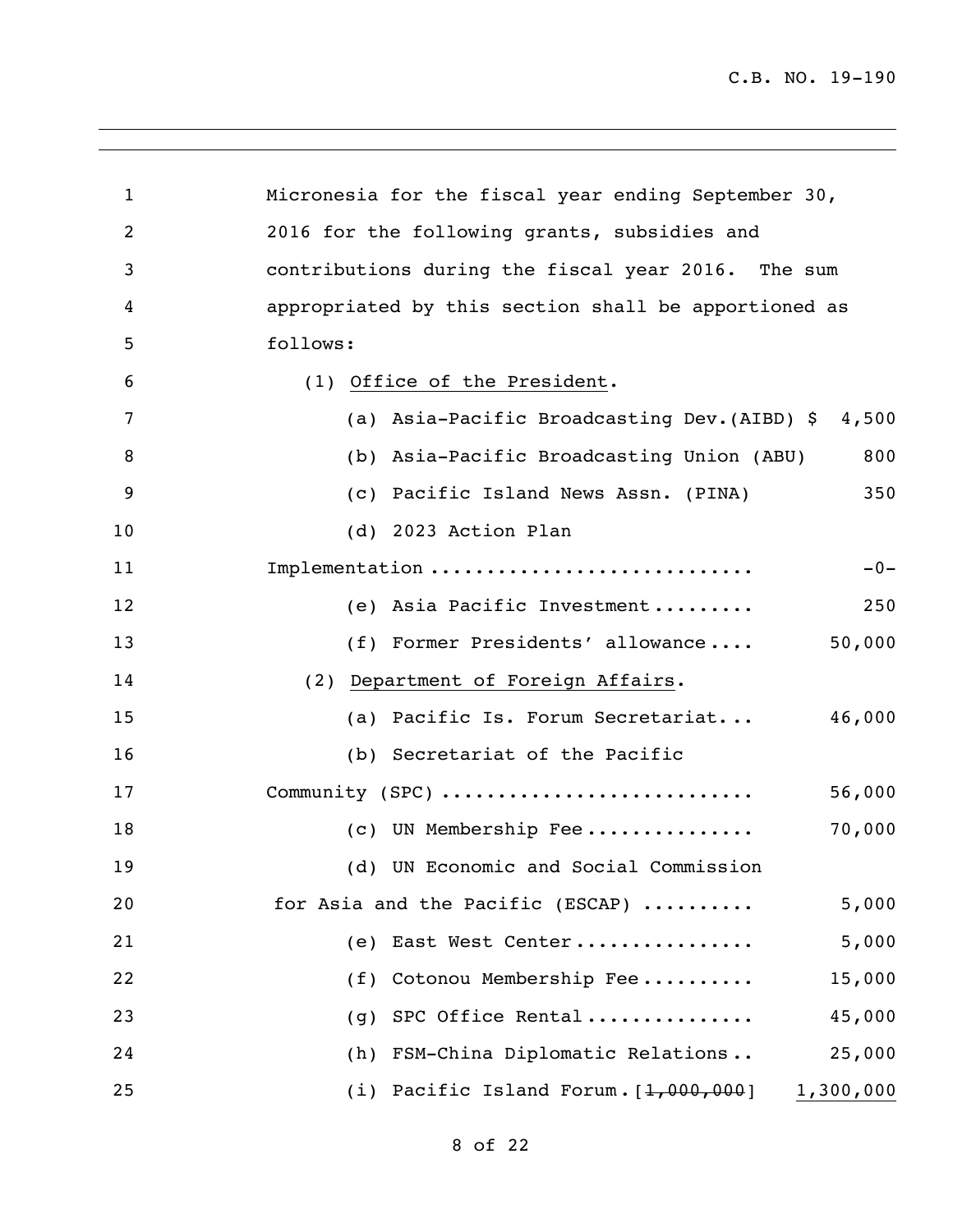| $\mathbf{1}$   | (j) Arrears in personnel for the                 |        |
|----------------|--------------------------------------------------|--------|
| $\overline{2}$ | Acting Consul in Honolulu, Hawaii \$             | 10,000 |
| 3              | (k) Joint Committee on Compact Review            |        |
| 4              | and Planning (JCRP)                              | 5,000  |
| 5              | (3) Department of Finance and Administration.    |        |
| 6              | OCO Membership Fee<br>(a)                        | 14,024 |
| 7              | Maintenance Fee for FMIS<br>(b)                  | 55,000 |
| 8              | (c) FSM Group Life                               | 25,000 |
| 9              | Department of Resources and Development.<br>(4)  |        |
| 10             | Pacific Islands Development Program<br>(a)       | 15,000 |
| 11             | Forum Fisheries<br>(b)                           | 38,918 |
| 12             | (c)                                              | 30,000 |
| 13             | (d) South Pacific Applied Geoscience             |        |
| 14             | $(SOPAC)$<br>Comm.                               | 15,000 |
| 15             | Pacific Asia Travel Association.<br>(e)          | 5,000  |
| 16             | Micronesian Challenge Endowment.<br>(f)          | 50,000 |
| 17             | Western Forestry Leadership Coalition<br>(q)     | 530    |
| 18             | (h)<br>Food Agriculture Organization (FAO) 4,800 |        |
| 19             | (i) Matching for SPC Projects                    | 60,000 |
| 20             | Micronesian Challenge<br>(j)                     | 10,000 |
| 21             | (k) Micronesian Cruise Assoc                     | 2,500  |
| 22             | International Animal Health<br>(1)               |        |
| 23             | Organization (OIE)                               | 23,000 |
| 24             | (m)                                              | 250    |
| 25             | (n) Micronesia Trade Cmte                        | 30,000 |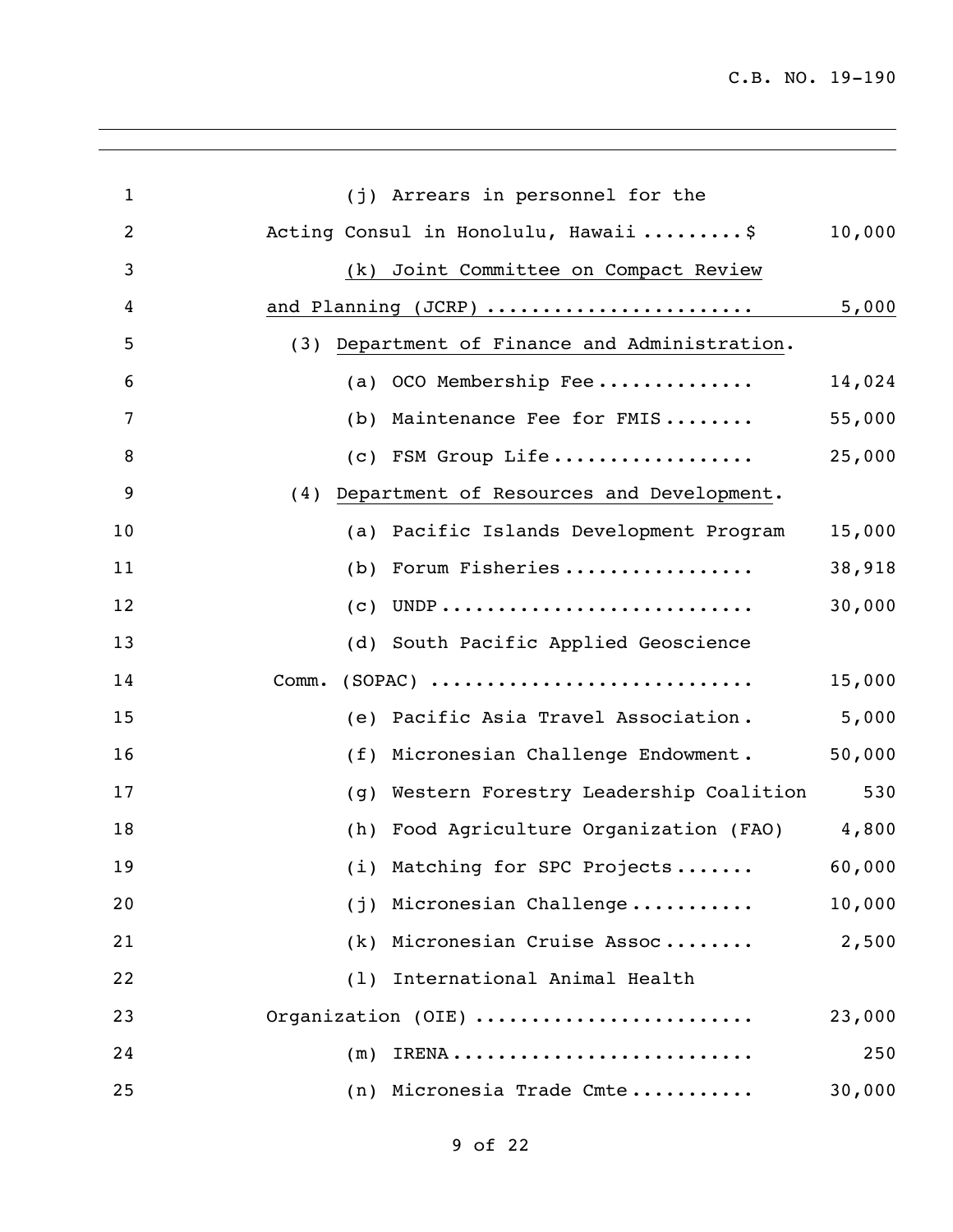| $\mathbf{1}$   | (o) Convention on Biological                 |        |
|----------------|----------------------------------------------|--------|
| $\overline{c}$ | Diversity (CBD) \$                           | 1,000  |
| 3              | South Pacific Tourism<br>(p)                 |        |
| 4              | Organization (SPTO)                          | 54,000 |
| 5              | (q) International Fund for Agriculture       |        |
| 6              | Development                                  | 500    |
| 7              | (5) Department of Health and Social Affairs. |        |
| 8              | (a) UN Fund for Population Activity          |        |
| 9              |                                              | 3,000  |
| 10             | (b) World Health Organization (WHO).         | 4,000  |
| 11             | (c) National Board of Nursing                |        |
| 12             | & Med Licensing                              | 20,000 |
| 13             | (d) Pacific Islands Health Officers          |        |
| 14             | Association (PIHOA)                          | 20,000 |
| 15             | (e) FSM Amateur Sports Association.          | 20,000 |
| 16             | (f) Association of Territorial               |        |
| 17             | Health Organization                          | 7,000  |
| 18             | (g) FSM Red Cross                            | 70,000 |
| 19             | $(h)$ UNICEP (vaccines)                      | 50,000 |
| 20             | $(i)$ UN Women                               | 1,000  |
| 21             | (j) WHO unpaid membership dues               |        |
| 22             | FY14 & FY15                                  | 9,300  |
| 23             | (k) PIHOA unpaid membership                  |        |
| 24             | dues FY14 & FY15                             | 5,000  |
| 25             | (i) Reimbursement to UNFPA                   | 26,214 |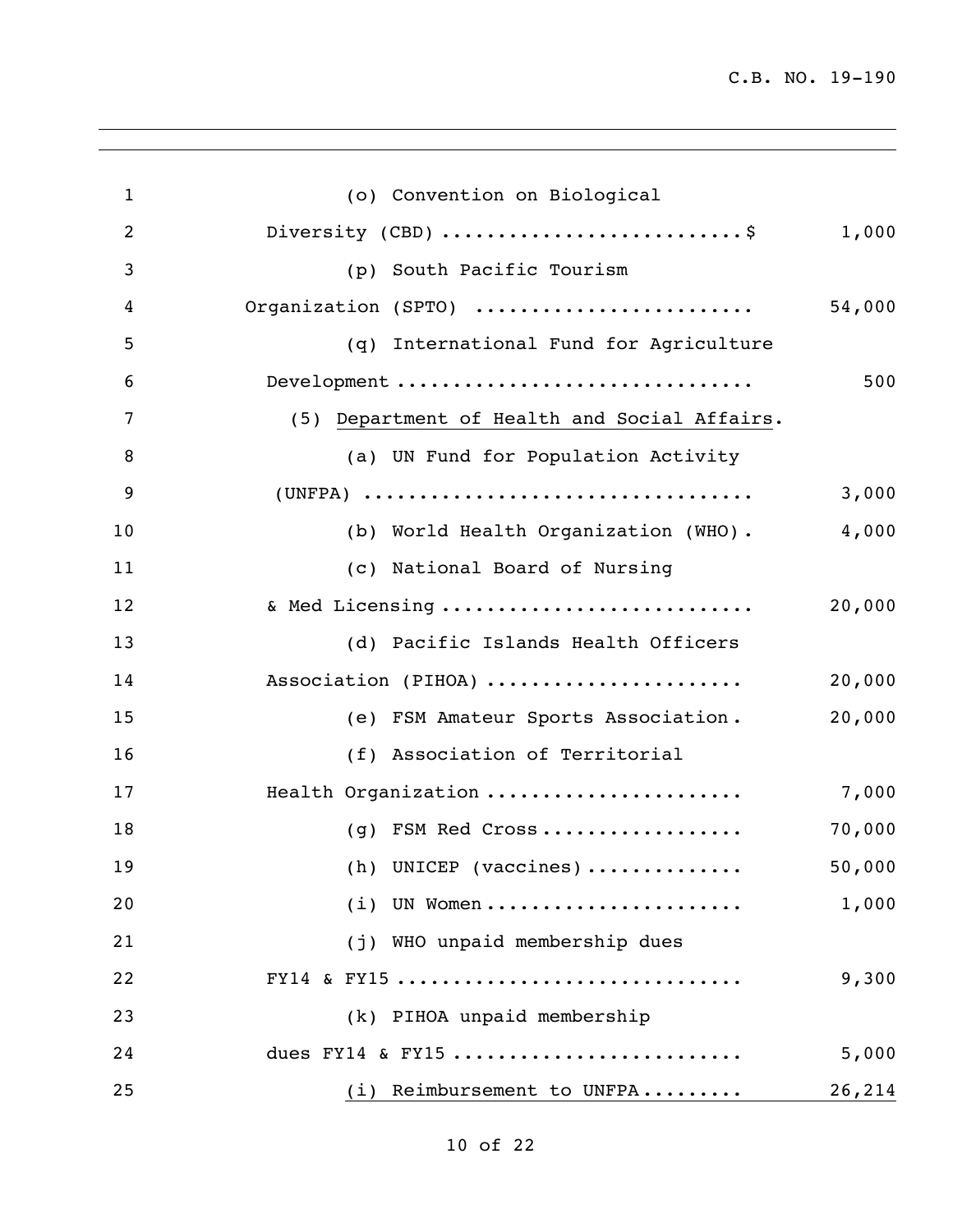| 1              | (6) Department of Education.                    |
|----------------|-------------------------------------------------|
| $\overline{2}$ | (a) Aid for Non-Public Schools \$<br>600,000    |
| 3              | (b) Financial Assistance to FSM                 |
| 4              | students attending CMI<br>40,000                |
| 5              | (c) Financial Assistance to FSM                 |
| 6              | students attending PCC<br>150,000               |
| 7              | (d) National Scholarship; PROVIDED THAT,        |
| 8              | the funds are prioritized according to          |
| 9              | designated areas of priority study which        |
| 10             | include: law, medicine,                         |
| 11             | accounting/economics/business, and engineering. |
| 12             | Incoming freshmen majoring in liberal arts      |
| 13             | (including pre-law and pre-med) must            |
| 14             | maintain a G.P.A. of 2.0<br>2,000,000           |
| 15             | 75,000<br>(e) National Close-Up                 |
| 16             | 150,000<br>National Merit Scholarship<br>(f)    |
| 17             | COM Board annual meeting<br>5,000<br>(q)        |
| 18             | (h) Caroline College and                        |
| 19             | Pastoral Institute (CCPI)<br>50,000             |
| 20             | (i) Faithwalk Christian College<br>50,000       |
| 21             | (j) COM-FSM - unpaid tuition to SDSU<br>316,000 |
| 22             | (7) Department of Transportation,               |
| 23             | Communication and Infrastructure.               |
| 24             | (a) Asia Pacific Telecommunity (APT)<br>11,000  |
| 25             | International Telecommunications<br>(b)         |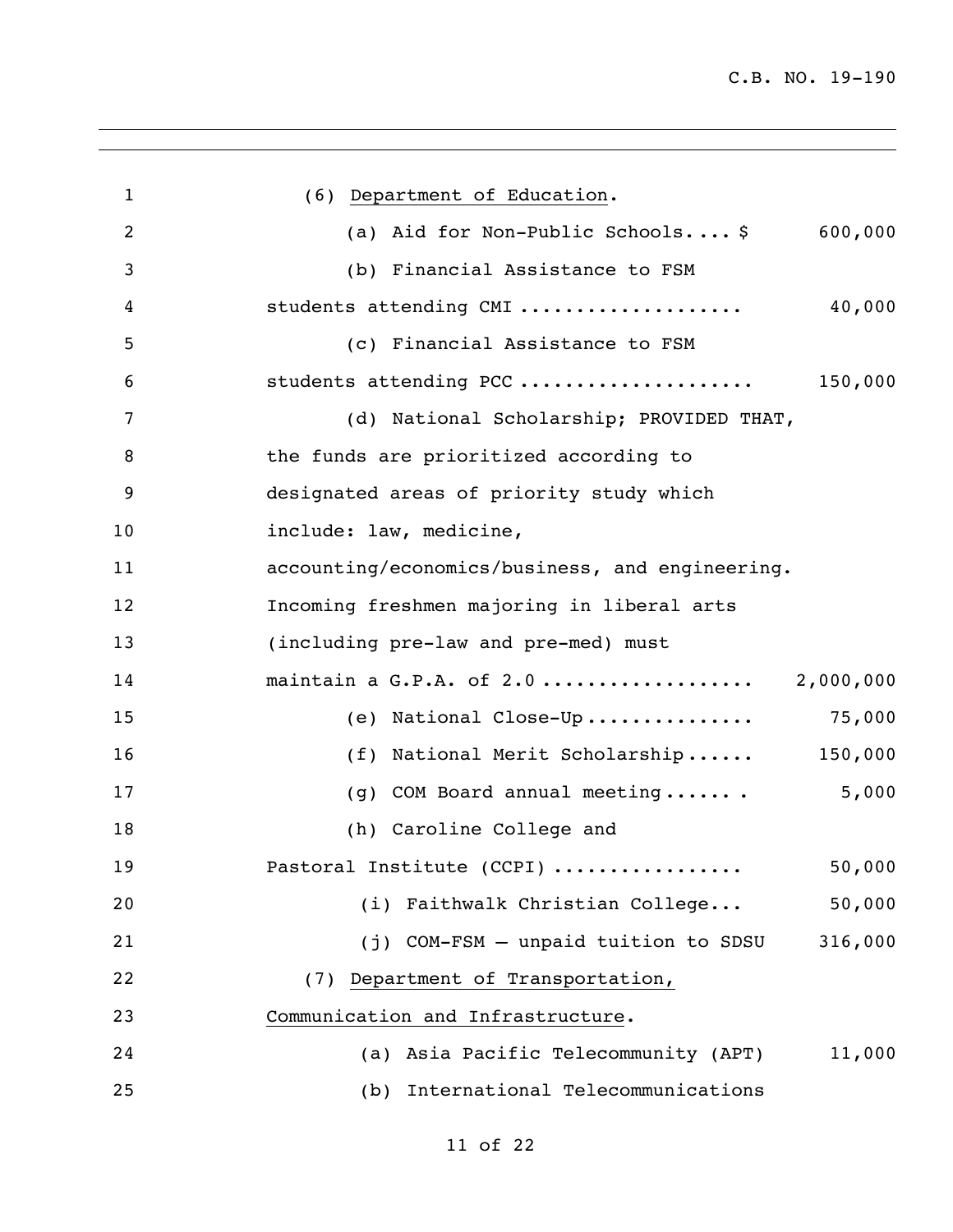| 1  | Union $(\texttt{ITU}) \ldots \ldots \ldots \ldots \ldots \$ | 104,163 |
|----|-------------------------------------------------------------|---------|
| 2  | (c) International Civil Aviation                            |         |
| 3  | Organization                                                | 28,050  |
| 4  | (d) FSM Capital Energy/Utilities                            | 700,000 |
| 5  | (e) Micronesian Shipping Comm                               | 25,000  |
| 6  | (8) Department of Justice.                                  |         |
| 7  | (a) DOJ Fuel Subsidy                                        | 200,000 |
| 8  | (b) Kosrae Joint Law Enforcement                            | 30,000  |
| 9  | (c) Pohnpei Joint Law Enforcement                           | 50,000  |
| 10 | (d) Chuuk Joint Law Enforcement                             | 50,000  |
| 11 | (e) Yap Joint Law Enforcement.                              | 30,000  |
| 12 | (f) Chuuk Health Care Plan                                  |         |
| 13 | Court Judgment                                              | 80,777  |
| 14 | (g) Arrears in personnel for Maritime/                      |         |
| 15 | National Police, for past work performed                    |         |
| 16 | above their rank                                            | 30,000  |
| 17 | (9) Congress of the Federated States of                     |         |
| 18 | Micronesia                                                  |         |
| 19 | (a) IPU Conference                                          | 50,000  |
| 20 | (b) Climate Change Conferences                              | 60,000  |
| 21 | $(c)$ APPU/APPF                                             | 30,400  |
| 22 | (d) Staff Upgrade/Law of the Sea                            |         |
| 23 |                                                             | 50,000  |
| 24 | (e) World Bank/IMF Annual Meeting                           | 50,000  |
| 25 | (f) FSM/Israel Parliamentarian                              |         |
|    |                                                             |         |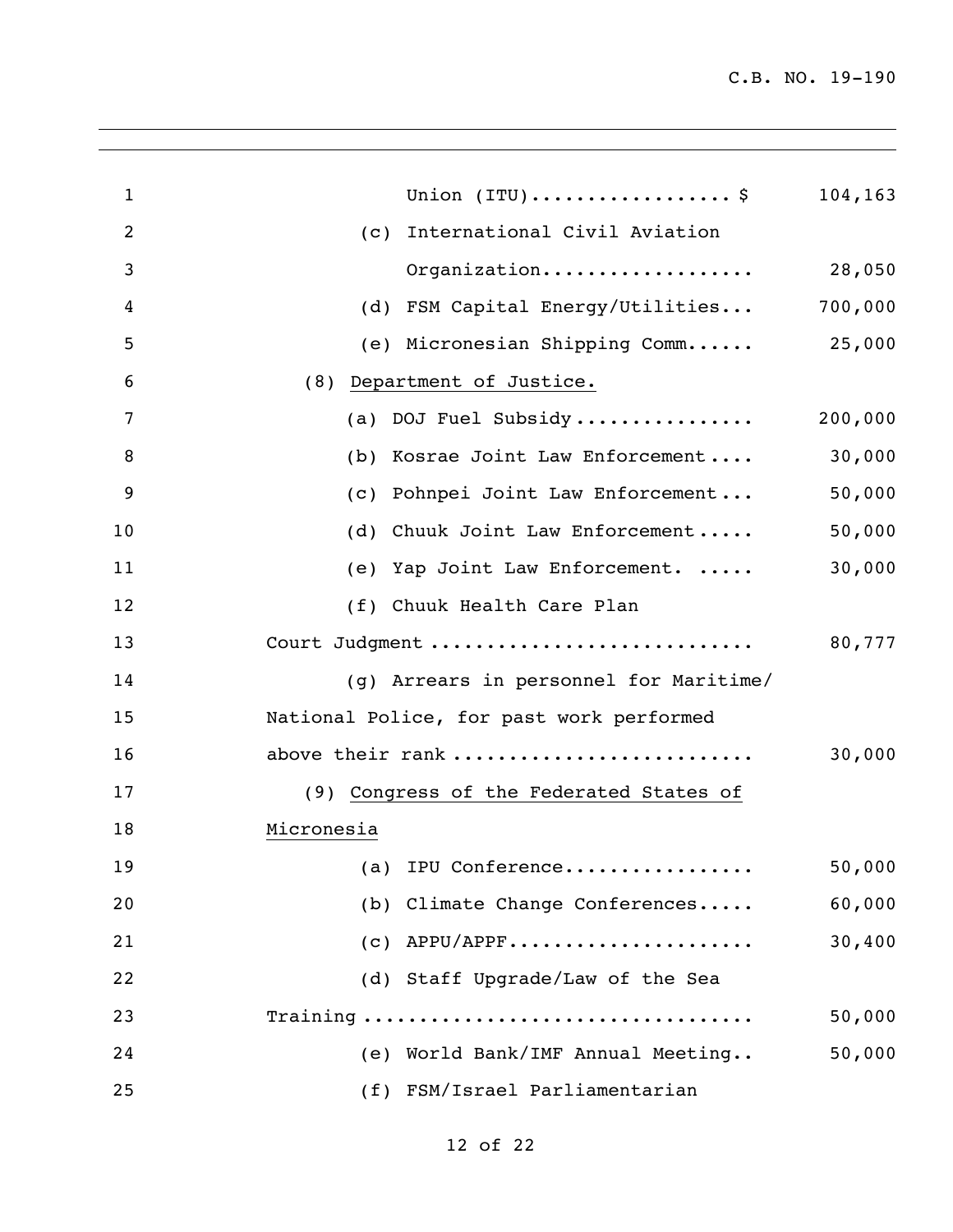| $\mathbf{1}$   | Friendship Link \$                         | $-0-$   |
|----------------|--------------------------------------------|---------|
| $\overline{2}$ | (g) MLC Conference                         | $-0-$   |
| 3              | (h) FSM/Japan Parliamentarian              |         |
| 4              | Friendship Link                            | 50,000  |
| 5              | (i) China Parliamentarian Visit            | 18,800  |
| 6              | (j) FSM Congress/Cuban National Assembly   |         |
| 7              | Parliamentary Relations                    | $-0-$   |
| 8              | (k) National Olympic Committee -           |         |
| 9              | Assistance for Jennifer Chieng             | 25,000  |
| 10             | (1) FSM-French Parliamentarian             |         |
| 11             | Friendship Link                            | 46,800  |
| 12             | $(m)$ ACP                                  | $-0-$   |
| 13             | (n) Fisheries Meetings (WCPFC, PNA,        |         |
| 14             | NORMA Bilateral Access Consultations, U.S. |         |
| 15             | Treaty Negotiations, and others)           | 70,000  |
| 16             | (o) MRA Conference in Japan                | 20,000  |
| 17             | (p) Contribution to IPU, of which up       |         |
| 18             | to \$12,500 may be used to pay overdue     |         |
| 19             | membership fees                            | 112,500 |
| 20             | (q) IPU annual dues                        | 10,000  |
| 21             | (r) IPU Assembly in Zambia                 | 50,000  |
| 22             | (s) Crans Montana Forum in Morocco.        | 50,000  |
| 23             | (t) Wilshire Investment Conference &       |         |
| 24             | meetings with constituents in the U.S      | 50,000  |
| 25             | Office of E.E.M.<br>(10)                   |         |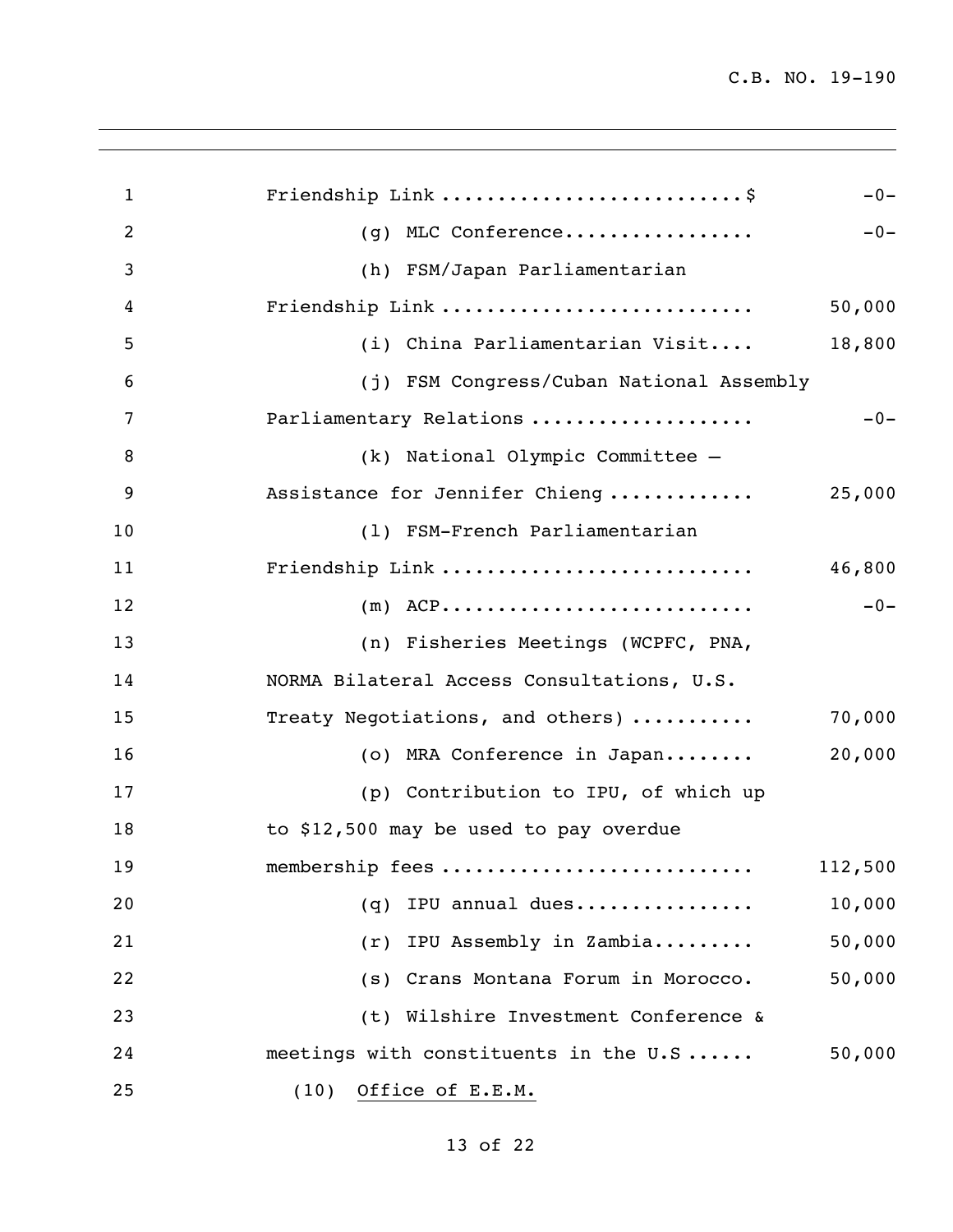| $\mathbf{1}$   | (a)                                 | 10,184  |
|----------------|-------------------------------------|---------|
| $\overline{2}$ | (b)                                 | 760     |
| 3              | SPREP/Noumea Convention<br>(C)      | 1,764   |
| $\overline{4}$ | Waigani Convention<br>(d)           | 1,190   |
| 5              | UN Convention to Combat<br>(e)      |         |
| 6              | Desertification                     | 120     |
| 7              | (f) UN Framework Convention (UNFCC) | 250     |
| 8              | Earth Day Activities<br>(q)         | 15,000  |
| 9              | (h) EPA Director's Meeting          | 20,000  |
| 10             | (i) 5th Bi-Annual Environmental     |         |
| 11             | Conference                          | 20,000  |
| 12             | (j) Disaster Assistance Emergency   |         |
| 13             | Fund (DAEF) Matching                | 200,000 |
| 14             | Office of NACHP<br>(11)             |         |
| 15             | (a) UNESCO                          | 4,000   |
| 16             | $NCSHP0$<br>(b)                     | 2,760   |
| 17             | $(c)$ PARBICA                       | 100     |
| 18             | $(d)$ PIALA                         | 100     |
| 19             | (e) WHC Membership Fee              | 54      |
| 20             | (12) Other Grants, Subsidies and    |         |
| 21             | Contributions.                      |         |
| 22             | Kosrae Judiciary Subsidy<br>(a)     | 35,000  |
| 23             | Pohnpei Judiciary Subsidy<br>(b)    | 55,000  |
| 24             | Chuuk Judiciary Subsidy<br>(C)      | 55,000  |
| 25             | (d) Yap Judiciary Subsidy           | 35,000  |
|                |                                     |         |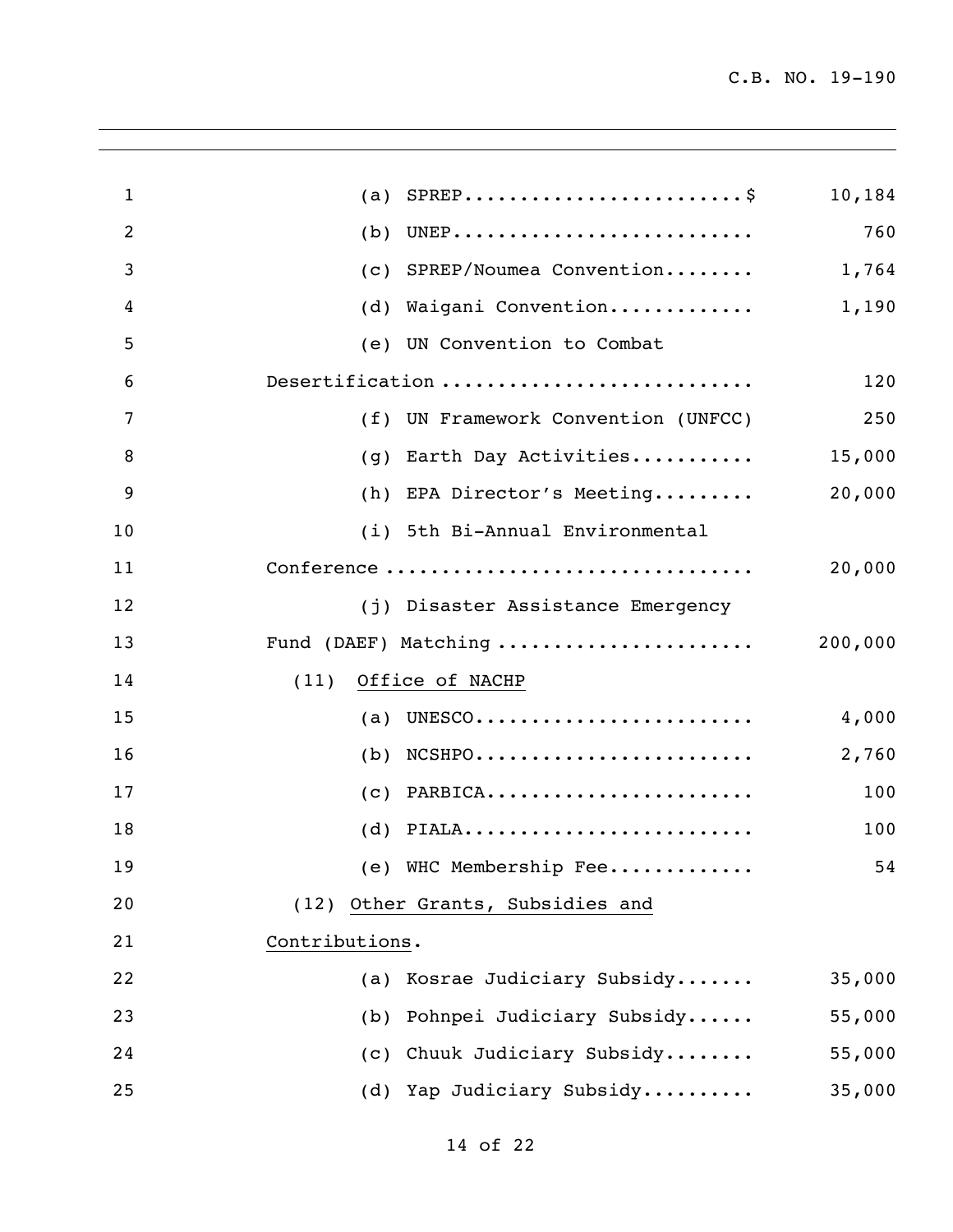| 1  | (e) COM Treaty Obligations\$<br>25,000                 |
|----|--------------------------------------------------------|
| 2  | (f) Micronesian Legal Services                         |
| 3  | Corporation<br>250,000                                 |
| 4  | 80,000<br>MiCare<br>(q)                                |
| 5  | (h) MLFC Loan Payment [200,000]<br>260,160             |
| 6  | Single Audit<br>445,000<br>(i)                         |
| 7  | 2,000,000<br>FSM Social Security<br>(j)                |
| 8  | 510,000<br>Staff Housing<br>(k)                        |
| 9  | $(1)$ Recruitment and repatriation<br>223,218          |
| 10 | $(m)$ WCPFC Membership 108,504                         |
| 11 | (n) UN Mission Legal Counsel Travel 15,000"            |
| 12 | Section 4. Section 9 of Public Law No. 19-32 is hereby |
| 13 | amended to read as follows:                            |
| 14 | "Section 9. Capital and Human Resources                |
| 15 | Development.                                           |
| 16 | The sum of $\S[37, 303, 498]$ 38,495,606, or so much   |
| 17 | thereof as may be necessary, is hereby                 |
| 18 | appropriated from the General Fund of the              |
| 19 | Federated States of Micronesia for the fiscal          |
| 20 | year ending September 30, 2016, for the                |
| 21 | following capital improvements, development            |
| 22 | programs, and projects and human resources             |
| 23 | development. Of the total amount of funds              |
| 24 | appropriated herein, \$689,598 shall be deemed to      |
| 25 | come from funds available under the Amended            |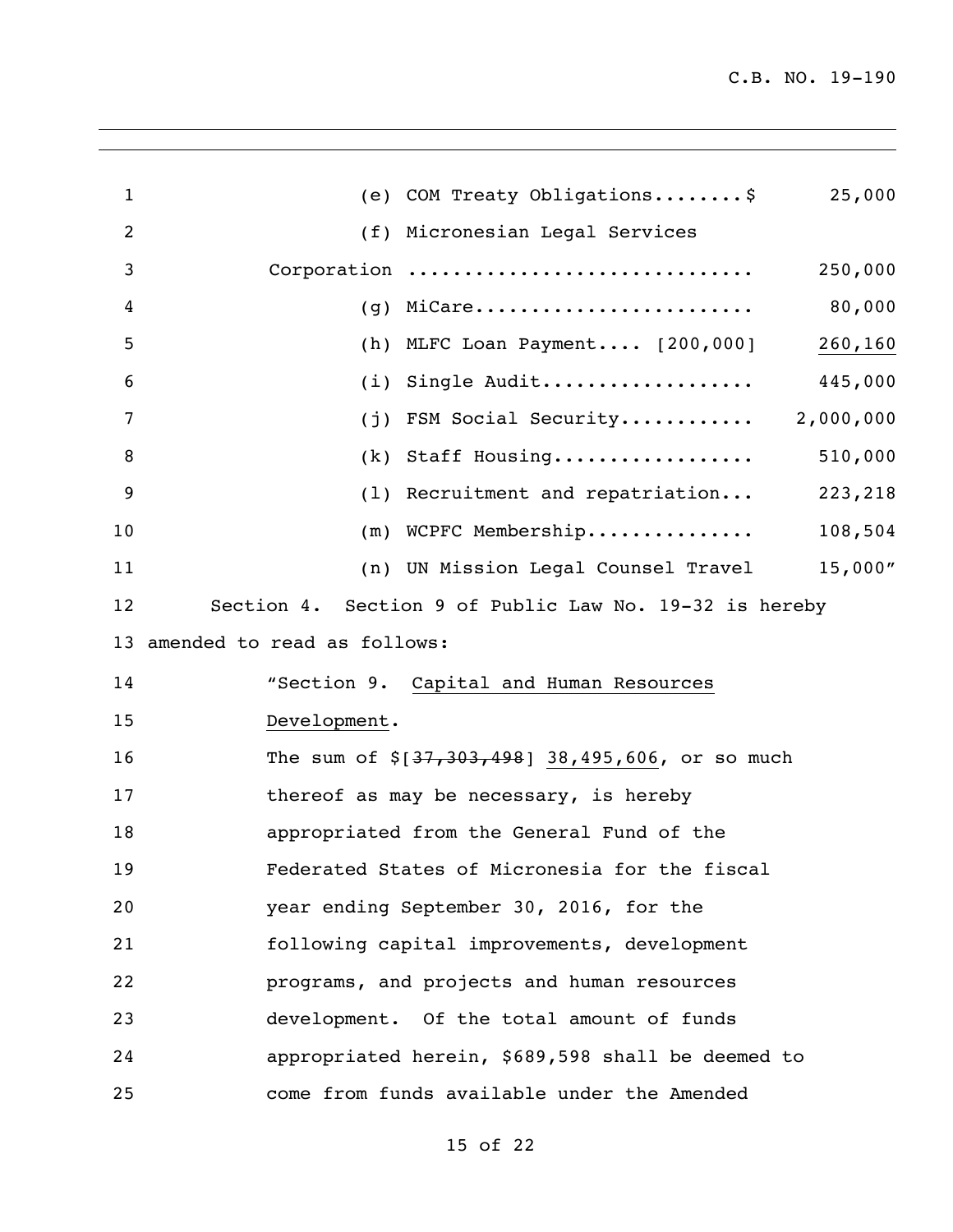| 1              | Compact from the Supplemental Education Grant.        |
|----------------|-------------------------------------------------------|
| $\overline{2}$ | The sum appropriated by this section shall be         |
| 3              | apportioned as follows:                               |
| 4              | (1) College of Micronesia - FSM.                      |
| 5              | (a) College of Micronesia-FSM $\frac{1}{2}$ 3,800,000 |
| 6              | (b) FSM Fisheries and Maritime Institute<br>833,915   |
| 7              | 683,948<br>$(c)$ COM-FSM SEG                          |
| 8              | (2) Department of Finance & Administration            |
| 9              | (a) FSM Warehouse Lease & Maintenance<br>100,000      |
| 10             | 15,000<br>(b) PCD Awareness Initiative                |
| 11             | (3) Department of Resources & Development             |
| 12             | (a) FSM Assn. Chamber of Commerce<br>67,000           |
| 13             | (b) State Trade Fairs enhancing                       |
| 14             | 40,000<br>value addition                              |
| 15             | 50,000                                                |
| 16             | $-0-$<br>(d) FSM Agriculture Census                   |
| 17             | (e) SBDC Capacity Assessment<br>$-0-$                 |
| 18             | (f) National Trade Facilitation                       |
| 19             | Conference (NTFC)<br>75,000                           |
| 20             | Food Security Production<br>100,000<br>(q)            |
| 21             | (h) Secretariat/Hosting conference,                   |
| 22             | equipment, materials<br>10,000                        |
| 23             | Foreign Investment Review<br>(i)<br>$-0-$             |
| 24             | Implement National Tourism Policy<br>35,000<br>(j)    |
| 25             | (k) Trade Advisory Service<br>$-0-$                   |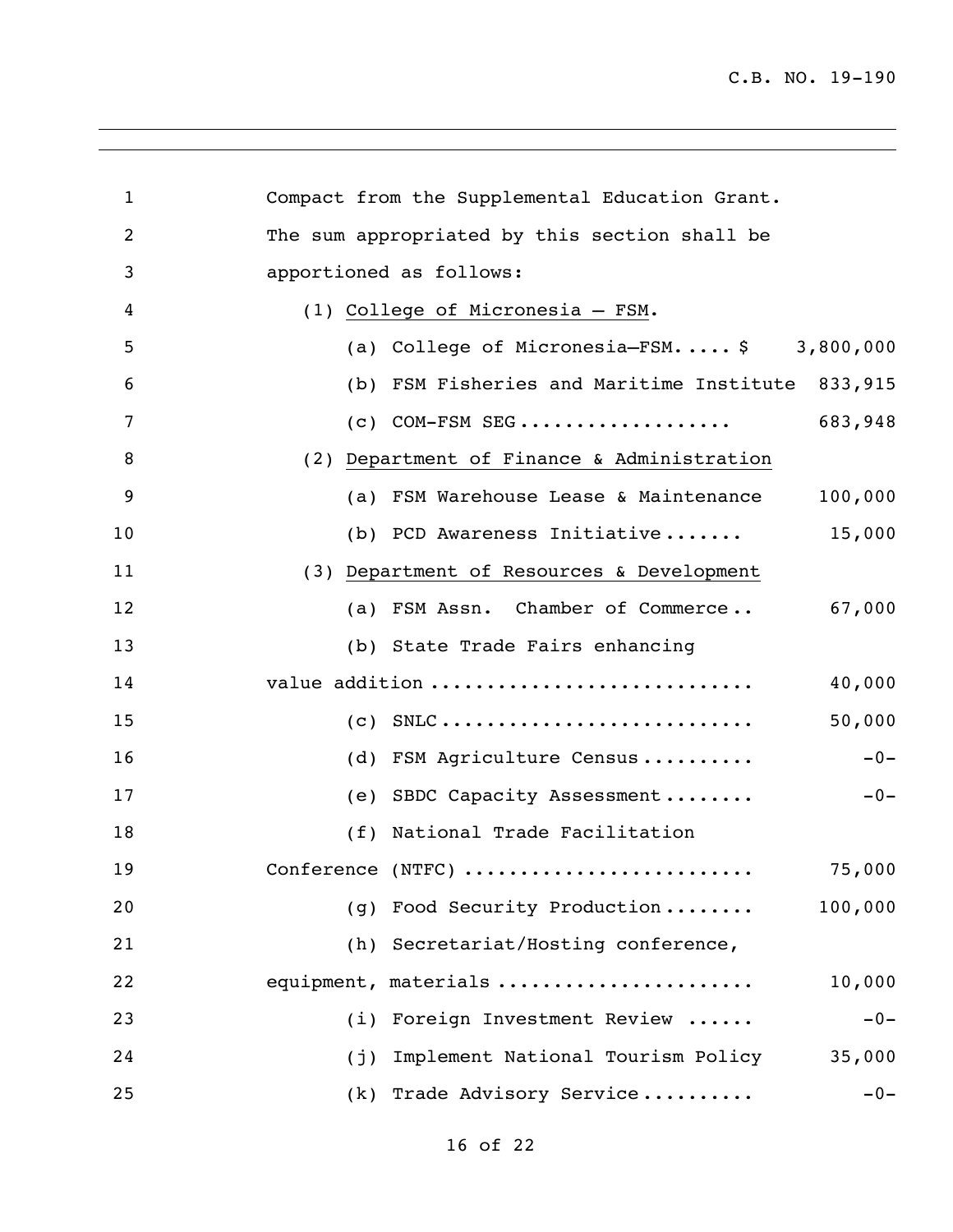| $\mathbf{1}$   | (1) Tourism Advisory Service\$<br>$-0-$             |
|----------------|-----------------------------------------------------|
| $\overline{2}$ | (m) Assistance to States for Tourism                |
| 3              | Investment Plan Implementation  1,951,201           |
| 4              | 18,278<br>(n) Phase II Foreign Investment Review    |
| 5              | (4) Department of Transportation,                   |
| 6              | Communications and Infrastructure.                  |
| 7              | (a) Outer Island Airport Improvement 1,500,000      |
| 8              | 500,000<br>(b) Capital Facilities Rehabilitation    |
| 9              | (c) Sekere-Palikir Road, Bridge,                    |
| 10             | and Pavement Drainage<br>300,000                    |
| 11             | (d) Operation & Drydocking Boats 2,500,000          |
| 12             | (e) Caroline Island Air<br>150,000                  |
| 13             | 250,000<br>(f)<br>Chuuk Air Service Agreement       |
| 14             | Equipment replacement for Voyager<br>211,100<br>(q) |
| 15             | Radar Replacement<br>78,700<br>(h)                  |
| 16             | (i) AIP Matching Funds<br>2,360,075                 |
| 17             | (j) Installation of water maker                     |
| 18             | on the Voyager<br>138,450                           |
| 19             | (5) Department of Justice                           |
| 20             | (a) Patrol boat major maintenance                   |
| 21             | project<br>125,000                                  |
| 22             | (b) Hosting of PILON Meeting<br>20,000              |
| 23             | (c) Humanitarian assistance to detained             |
| 24             | foreign nationals in the state of Yap               |
| 25             | 66,000                                              |
|                |                                                     |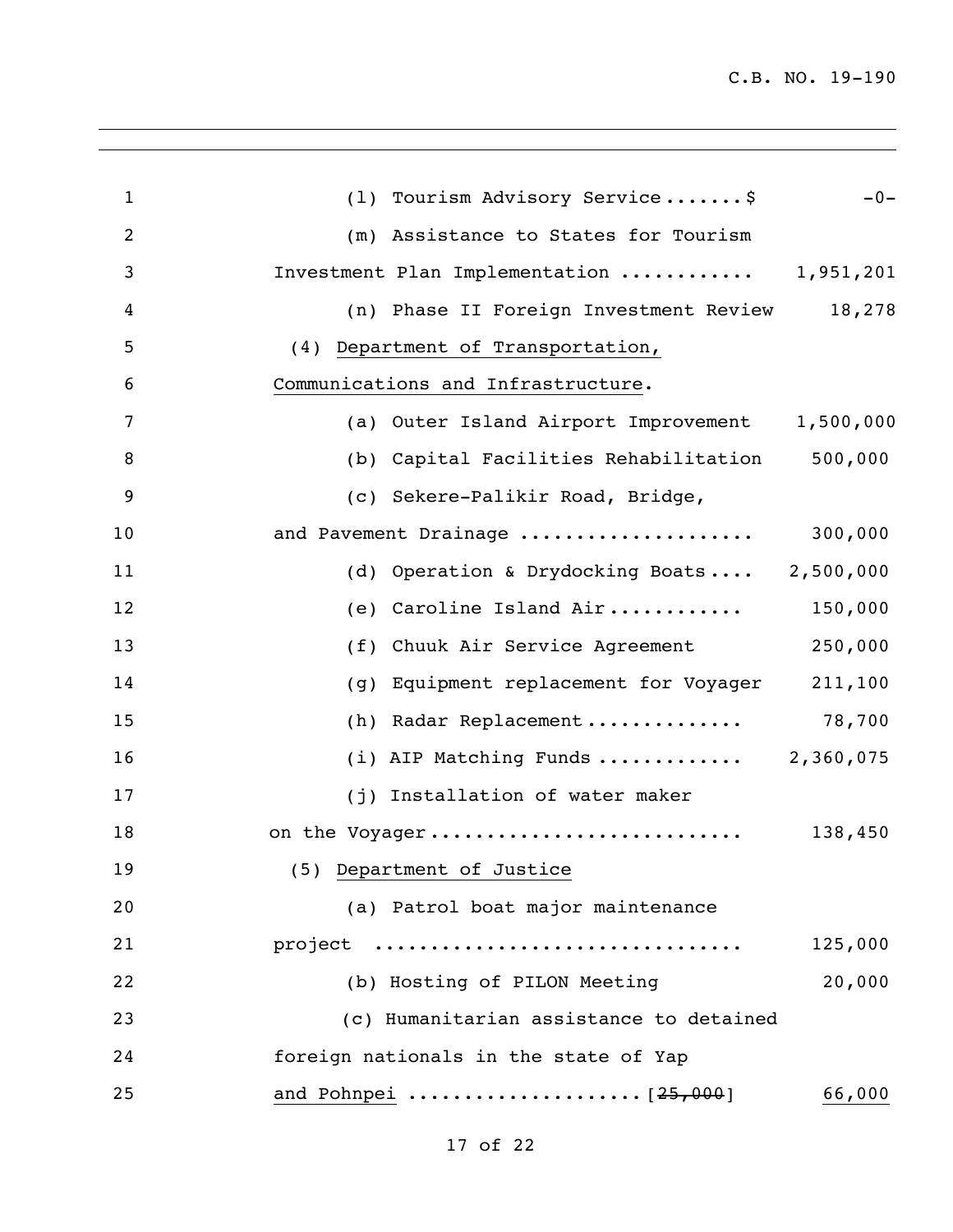| $\mathbf{1}$   | (d) Anti-trafficking in persons & anti-          |
|----------------|--------------------------------------------------|
| $\overline{2}$ | human smuggling \$<br>30,000                     |
| 3              | (6) Office of Environment & Emergency            |
| 4              | Management                                       |
| 5              | (a) Fostering Sustainable Solid                  |
| 6              | Waste Mng<br>125,000                             |
| 7              | (7) President's Office                           |
| 8              | (a) FSM Trust Fund 10,000,000                    |
| 9              | 100,000<br>(b) Staff upgrading                   |
| 10             | (c) 2023 Investment Development Fund<br>$-0-$    |
| 11             | Implementation of ODA Policy<br>(d)<br>50,000    |
| 12             | 75,000<br>(e) 2016 Development Partners Meeting  |
| 13             | (f) Compact Review Committee<br>50,000           |
| 14             | (q) Purchase of land in Guam for                 |
| 15             | relocation of the Consulate Office  2,000,000    |
| 16             | (8) National Election.                           |
| 17             | 50,000<br>(a) National Election (voter ID)       |
| 18             | (9) Department of Health and Social Affairs      |
| 19             | (a) Health Services Specialty Pathologist 50,000 |
| 20             | (b) Environmental/water/food/lab test<br>78,000  |
| 21             | (c) Medical Specialized Team<br>195,000          |
| 22             | Health Network<br>$-0-$<br>(d)                   |
| 23             | FSM Women Conference<br>60,000<br>(e)            |
| 24             | (10) Department of Education                     |
| 25             | (a) NDOE Projects<br>395,000                     |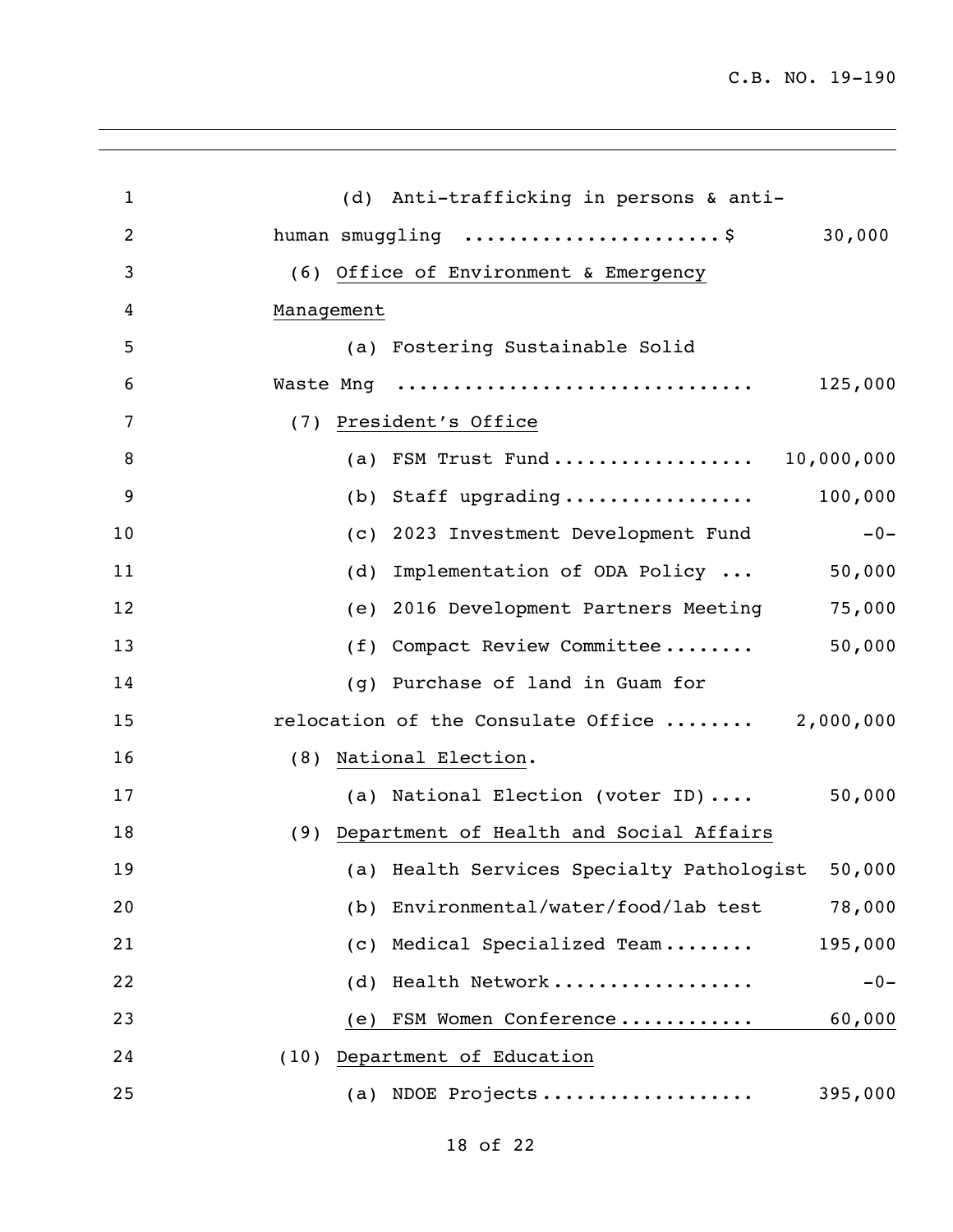1 (11) Insurance Board. (a) Improve and strengthen statutory 3 and requlatory framework ....................\$ 29,409 (b) Consultant Site Evaluation ...... 99,220 (12) Other Capital and Human Resource Development. (a) Chuuk State Priority Infrastructure **Project apportioned as follows:**  (i) 4G network upgrade for main island of Chuuk and mobile extension to the outer islands of Chuuk ................... 1,500,000 (ii) Other Chuuk State Priority Infrastructure Projects .................... 2,750,000 (b) Pohnpei State Priority Infrastructure Projects .................... -0- (c) Kosrae State Priority Infrastructure Projects .................... 1,500,000 (d) Yap State Priority Infrastructure Projects; PROVIDED THAT, the allottee submits both a plan outlining the use of the funds and a report detailing the use of the Priority Infrastructure Project funds appropriated in FY15 ....................... 1,750,000 (e) FSM Foreign Mission Repair & Maintenance ............................ 300,000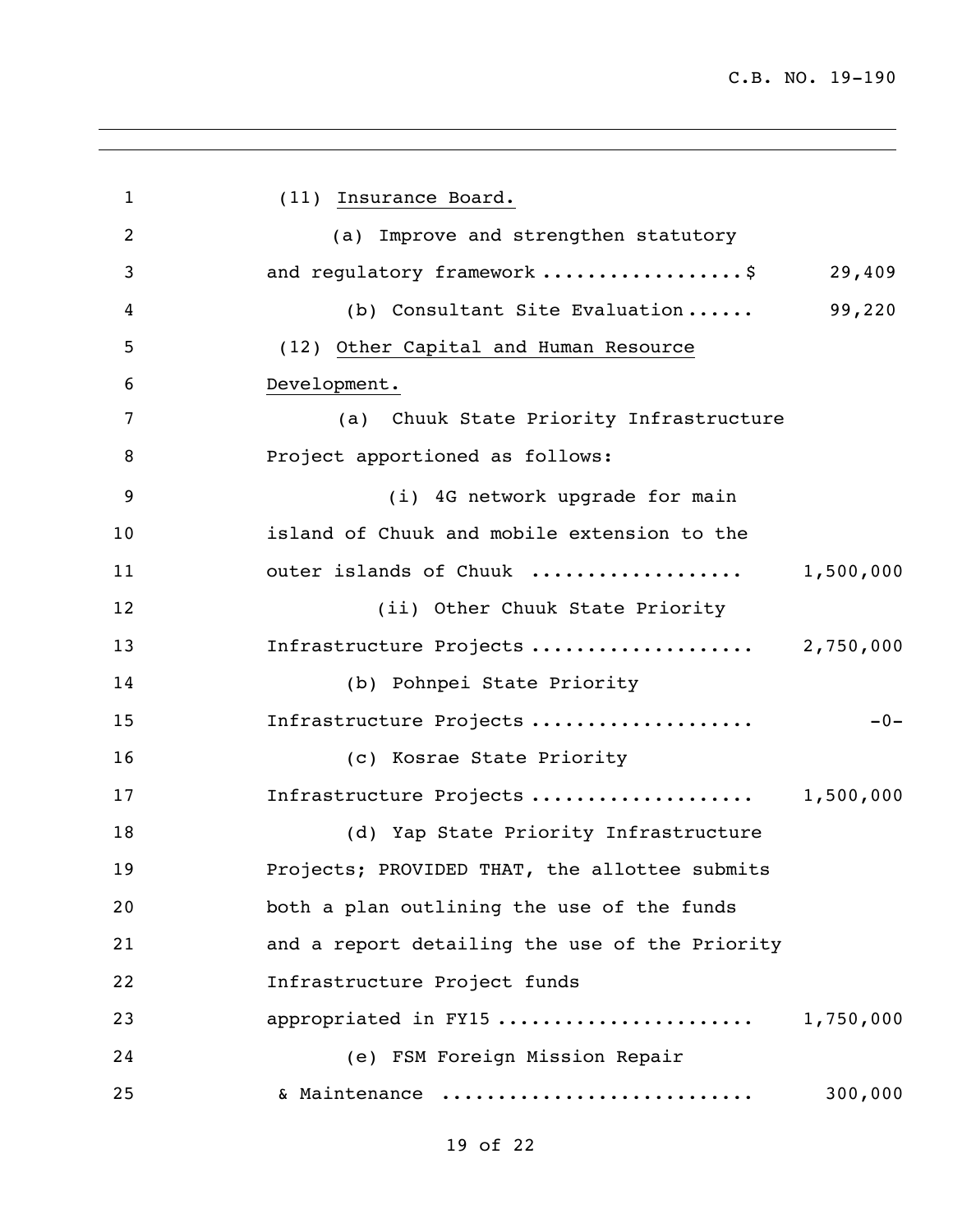| $\mathbf{1}$   | (f) Renovation of the Supreme Court in                                  |         |
|----------------|-------------------------------------------------------------------------|---------|
| $\overline{2}$ | Kosrae & Chief Justice of Kosrae                                        |         |
| 3              | Travel to Samoa $\ldots \ldots \ldots \ldots \ldots \ldots$ . \$ 75,000 |         |
| 4              | (g) Renovation of Chuuk State                                           |         |
| 5              | Supreme Court                                                           | 100,000 |
| 6              | (h) Typhoon Shutters for FSM                                            |         |
| 7              | Supreme Court in Yap                                                    | 30,000  |
| 8              | (i) Renovation of the Chuuk                                             |         |
| 9              | Delegation Office                                                       | 50,000  |
| 10             | (j) Foreign Affairs-FSM Contribution                                    |         |
| 11             | for SPC Hosting                                                         | 228,000 |
| 12             | (k) NACH-Pacific Island Festival                                        |         |
| 13             | of Arts - Pohnpei                                                       | 50,000  |
| 14             | (1) NACH-Pacific Island Festival                                        |         |
| 15             |                                                                         | 50,000  |
| 16             | (m) NACH-Pacific Island Festival                                        |         |
| 17             | of Arts - Kosrae                                                        | 50,000  |
| 18             | (n) NACH-Pacific Island Festival                                        |         |
| 19             | of Arts - Chuuk                                                         | 50,000  |
| 20             | (o) Postal Service prior-obligation                                     | 8,302   |
| 21             | (p) Upgrade FSM Congress Internet                                       |         |
| 22             | to Fiber Optic                                                          | 25,000  |
| 23             | (q) Pacific Assoc. of Supreme Audit                                     |         |
| 24             | Institutions Meeting                                                    | 20,000  |
| 25             | (r) Office of Public Defender expenses                                  |         |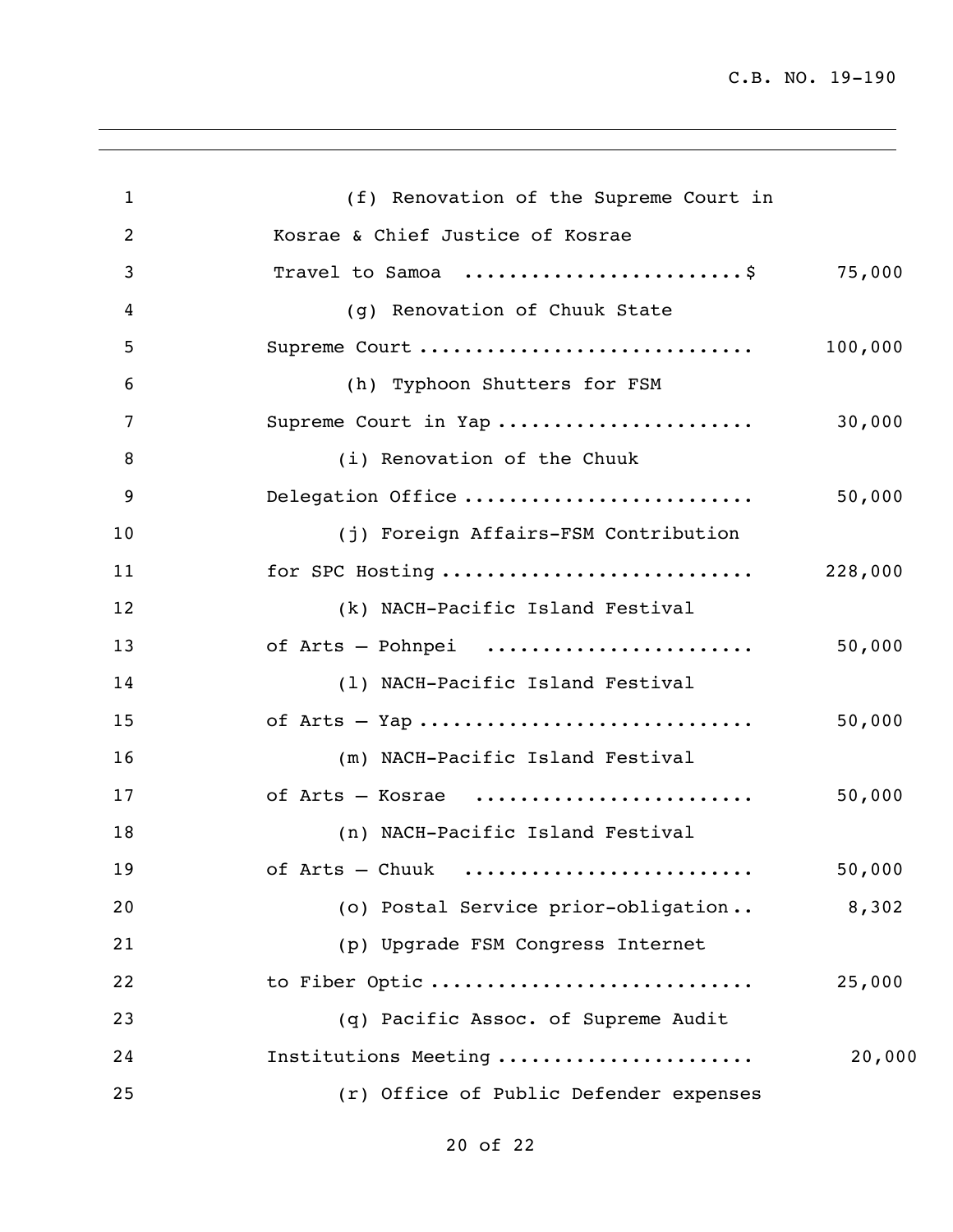| $\mathbf{1}$   | occurred in prior years \$<br>2,900                      |
|----------------|----------------------------------------------------------|
| $\overline{2}$ | Past obligations of Postal Service<br>2,397<br>(s)       |
| 3              | 500,000"<br>Foreign Affairs: Retainer Fee<br>(t)         |
| 4              | Section 5. Section 11 of Public Law No. 19-32 is         |
| 5              | hereby further amended to read as follows:               |
| 6              | "Section 11. Reprogramming. Reprogramming of funds       |
| 7              | into or from the personnel budget line item shall not be |
| 8              | permitted. The President, Speaker, Chief Justice and     |
| 9              | Public Auditor may reprogram up to 10% percent to or     |
| 10             | from the funds appropriated in sections 2 (Operating     |
| 11             | expenses of the Executive Branch), 3 (Operating expenses |
| 12             | of the Legislative Branch), 4 (Operating expenses of the |
| 13             | National Judicial Branch), and 5 (Operating expenses of  |
| 14             | the National Public Auditor). For one time only,         |
| 15             | reprogramming is permitted of the remaining \$4,280 from |
| 16             | fixed assets to personnel of the National election       |
| 17             | Office in section 7 of Public Law No. 19-32 in order to  |
| 18             | pay for the actingship as election commissioner in Chuuk |
| 19             | from prior year fiscal year. Reprogramming of funds      |
| 20             | within a department, office or agency shall be effected  |
| 21             | by the head of such department, office or agency by      |
| 22             | specifying in writing to the Secretary of the Department |
| 23             | of Finance and Administration of the FSM National        |
| 24             | Government, the accounts for which funding is either     |
| 25             | increased or decreased. Reprogramming other than as      |

of 22